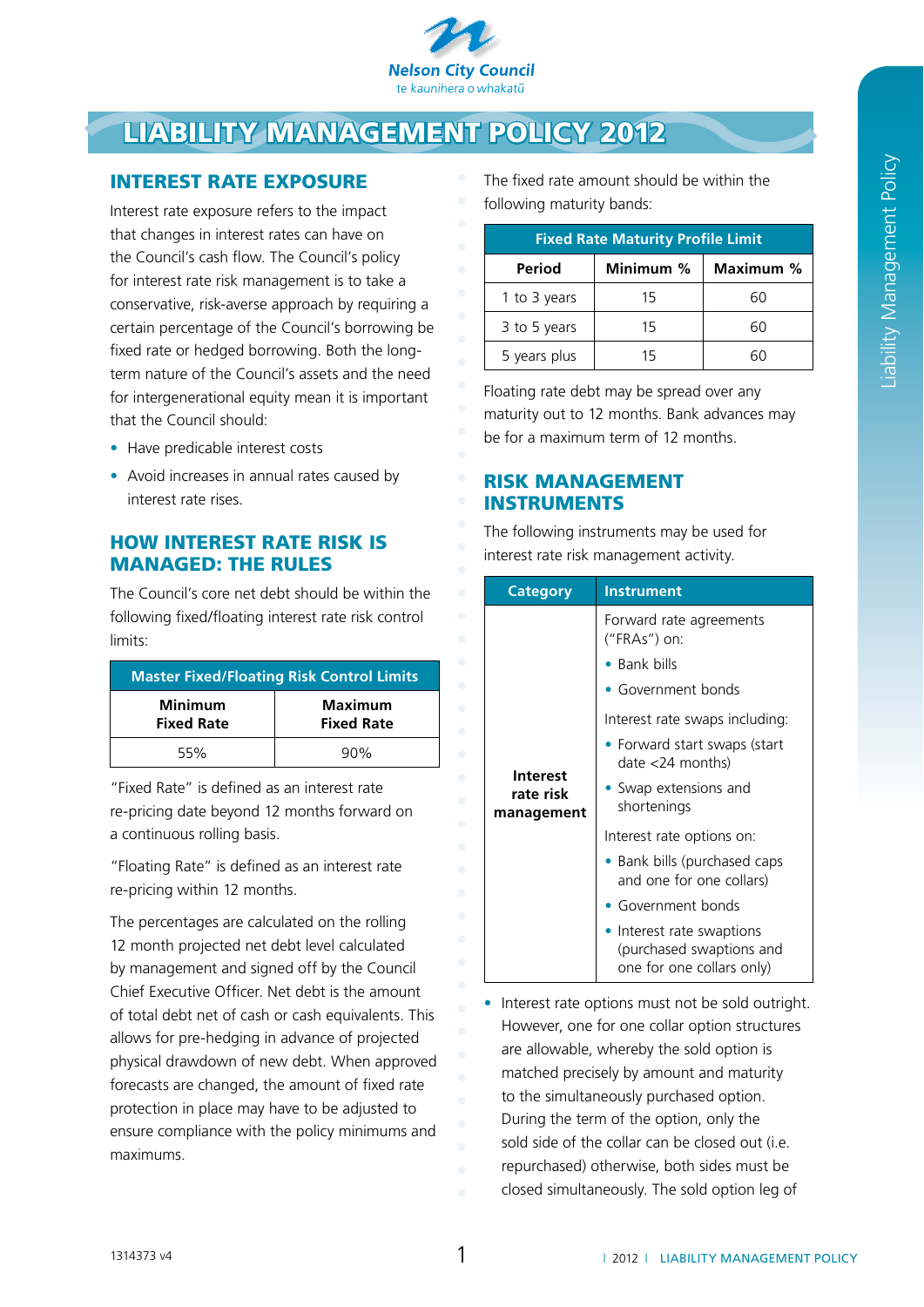the collar structure must not have a strike rate 'in-the-money'

- Purchased borrower swaptions mature within 12 months
- Interest rate options with a maturity date beyond 12 months that have a strike rate (exercise rate) higher than 2.00% above the appropriate swap rate, cannot be counted as part of the fixed rate cover percentage calculation
- Forward start period on swaps and collars to be no more than 24 months from deal date
- Any interest rate swaps with a maturity beyond 10 years must be approved by Council.

Any other financial instrument must be specifically approved by the Council on a case-bycase basis and only be applied to the one singular transaction being approved.

#### Liquidity and funding risk management

Liquidity risk management refers to the practice of making sure funds are available when needed, without incurring penalties for breaking investments before time. The Council does not hold all its reserves in cash and must anticipate and plan for drawings against reserves. The Council's objective for funding risk management is to minimise the risk of large concentrations of debt being reissued at a time when interest rates are high for reasons beyond the Council's control.

#### **POLICY**

The Council's policy for liquidity and funding risk management is:

- Ensure that the Council's committed debt facilities and term loans mature over a wide time period
- External term debt plus committed debt facilities, plus cash and cash equivalents must be maintained at an amount of at least 110% over existing external debt
- Diversify borrowing over a range of bank and debt capital market lenders

• Council has the ability to pre-fund up to 12 months of the forecast debt requirements including re-financings.

#### Rules

The Council's rules for managing liquidity and funding risk are that the maturity profile of the total committed funding in respect to all term debt and committed debt facilities is to be controlled by the following system:

| <b>Period</b> | Minimum % | <b>Maximum %</b> |
|---------------|-----------|------------------|
| 0 to 3 years  | 15        | 60               |
| 3 to 5 years  | 15        | <b>60</b>        |
| 5 years plus  | 11)       | 40               |

A maturity schedule outside these limits will require specific Council approval.

## **CREDIT EXPOSURE**

The Council does impose a minimum long term credit rating on its bank lenders of A+ or better, as determined by Standard and Poor's or equivalent international credit rating agency. Hedging facilities are only with banks that have a long term A+ or better credit rating.

#### DEBT REPAYMENT

The Council repays borrowings from rates, debt raising, surplus funds, proceeds from the sale of investments and fixed assets.

Note that the proceeds from sales of fixed assets and investments may also be used for the acquisition of other fixed assets.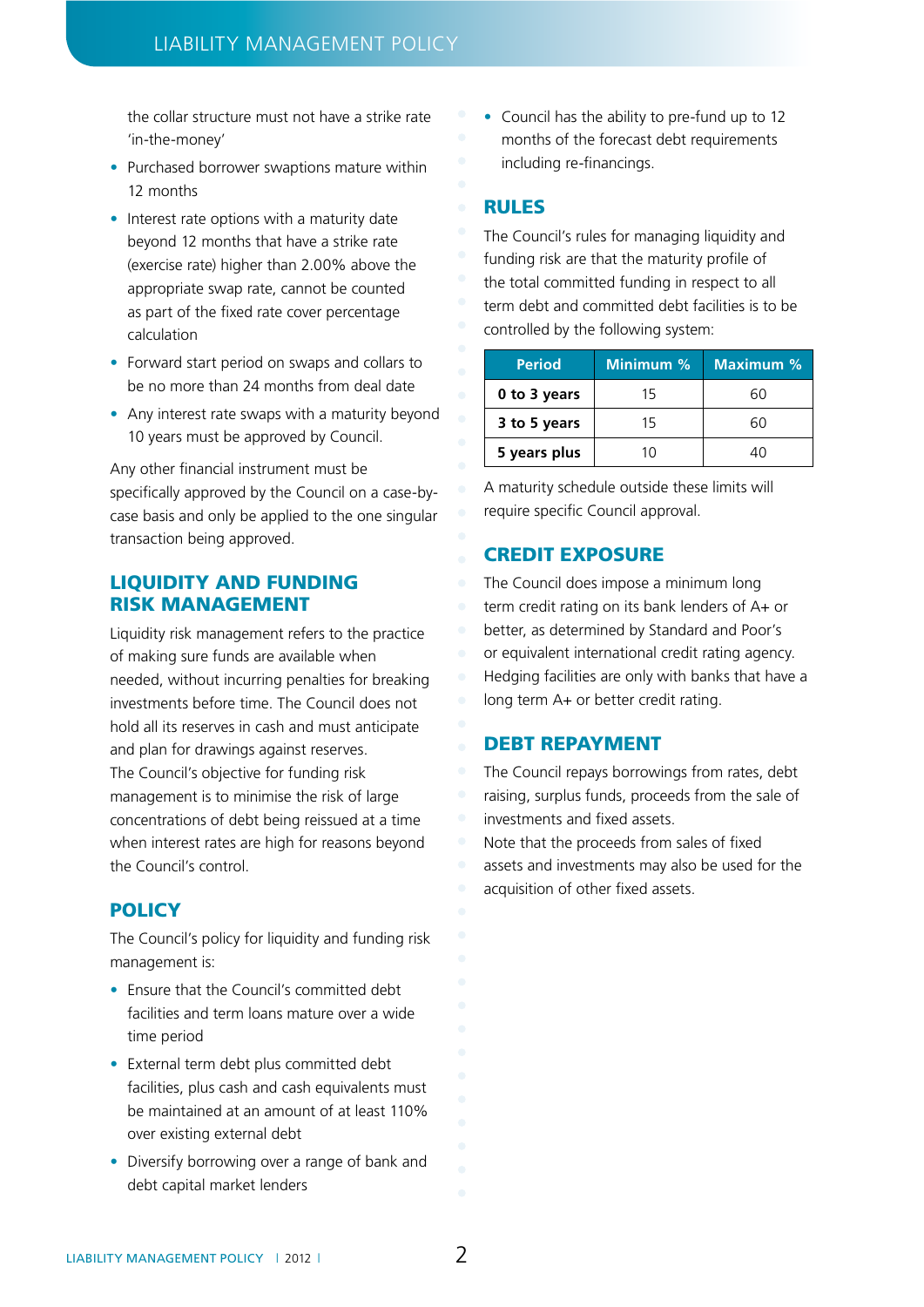## Borrowing mechanisms

The Council will borrow through a variety of market mechanisms including approved financial instruments as follows:

| <b>Category</b>                        | <b>Instrument</b>                                                                                            |
|----------------------------------------|--------------------------------------------------------------------------------------------------------------|
| Cash<br>management<br>and<br>borrowing | Bank overdraft                                                                                               |
|                                        | Committed cash advance and<br>bank accepted bill facilities<br>(short term and long term loan<br>facilities) |
|                                        | Uncommitted money market<br>facilities                                                                       |
|                                        | Retail and Wholesale Fixed<br>Rate Bond and Floating Rate<br>Note (FRN) issuance                             |
|                                        | Commercial paper (CP)                                                                                        |

Any other financial instrument must be

specifically approved by the Council on a case-bycase basis and only be applied to the one singular transaction being approved.

## Specific borrowing limits

The Council's policy for borrowing limits is to adhere to the following:

| <b>Item</b>                                                                                                                              | <b>Borrowing</b><br>Limit |
|------------------------------------------------------------------------------------------------------------------------------------------|---------------------------|
| Net interest expense on external<br>debt as a percentage of total<br>revenue to be less than:                                            | 15%                       |
| Net interest expense on external<br>debt (secured by rates) as a<br>percentage of rates revenue to be<br>less than:                      | 20%                       |
| Net external debt (secured by<br>rates) as a percentage of total<br>revenue to be less than:                                             | 150%                      |
| Net external debt (secured by<br>rates) as a percentage of equity to<br>be less than:                                                    | 20%                       |
| Liquidity (external term debt +<br>committed debt facilities + cash/<br>cash equivalents) over existing<br>external debt to be at least: | 110%                      |

• Total revenue is defined as cash earnings from rates, government grants and subsidies, user charges, interest, dividends, financial and other

- revenue and excludes non government capital contributions, for example Development Contributions and vested assets
- Net debt is defined as total debt less cash or cash equivalent and investments
- Liquidity is defined as external debt plus committed debt facilities plus cash or cash equivalents divided by external debt
- Net interest is defined as the amount equal to all interest and financing costs less interest income for the relevant period
- • Annual rates income is defined as the amount equal to the total revenue from any funding mechanism authorised by the Local Government (Rating) Act 2002 together with any revenue received from other local authorities for services provided and for which the other local authorities rate
- Financial covenants are measured on Council only, not consolidated group.

# **SECURITY POLICY**

Council's external borrowings and interest-rate risk management instruments will generally be secured by a charge over rates and rates revenue offered through a Debenture Trust Deed. Under a Debenture Trust Deed, Council's borrowing is secured by a floating charge over all Council rates levied under the Rating Act. The security offered by Council ranks equally or pari passu (on equal terms in all respects, at the same rate, or proportionately) with other lenders.

From time to time, with Council and Trustee approval, security may be offered by providing a charge over one or more of Council's assets.

Physical assets will be charged only where:

- There is a direct relationship between the debt and the purchase or construction of the asset, which it funds, for example an operating lease, or project finance
- Council considers a charge over physical assets to be appropriate
- Any pledging of physical assets must comply with the terms and conditions contained within the Debenture Trust Deed.